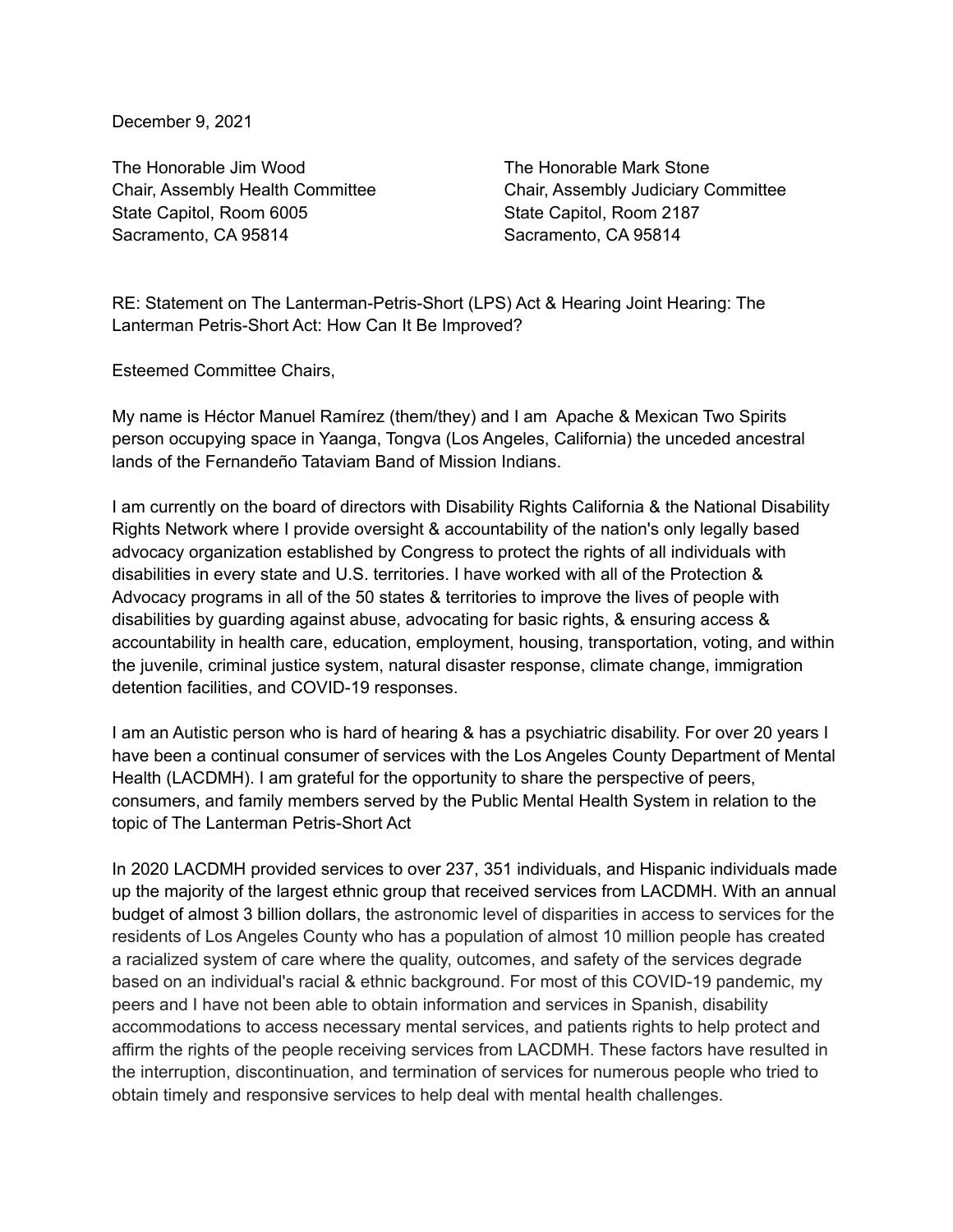For Queer, Disabled, Black, Indigenous, and Other People of Color (QDBIPOC) there are additional barriers in place to obtaining services that meet our intersectional needs. Lack of representative staff, culturally appropriate services, person-centered services, safety, and trauma-informed practices have resulted in a significant mental health crisis for children, TAY, young adults, adults, and older adults. The significant lack of access to these services, the continued criminalization of our peers for not being able to access these services are the primary reason for the over-representation of our QDBIPOD peers in prisons/jails and unhoused/unsheltered.

I understand that the focal point of this hearing is to explore redefining and updating the term "grave disability" and potentially making other changes to the Lanterman Petris-Short Act to expand conservatorship authority. To that end, my fellow LACDMH consumers and I stand with our fellow peer advocates at Mental Health America of California (MHAC), Disability Rights California, and other mental health organizations, stakeholders, and individuals across the state in affirming that expanding the authority of the LPS Act is not the solution to better serve the growing population of Californians with severe mental health needs.

LPS stands as a threat to rapidly growing California's homeless and unhoused, and in some cases is utilized as a vehicle to force this vulnerable population off the streets into locked facilities instead of providing appropriate services and supports. Initially, The Mental Health Services Act (MHSA) of 2004 was designed to "expand and transform California's behavioral health system to better serve individuals with, and at risk of, serious mental health issues," specifically across the homeless demographic. The reality of MHSA implementation however has not matched its original intent. Where "innovative programs" like app-based mental health have absorbed millions of these earmarked dollars, the seriously mentally ill remain untreated and unable to benefit from the very funds allocated to help them.

In the case of LACDMH this lack of regulatory and compliance oversight has created mental health disparities for QDBIPOD because beneficiaries voices have been allowed to be replaced by contractors, consultants, and nonprofit agencies that have become dependent on MHSA funding to advance the priorities of their local, state, and national membership members rather than focusing on the voices of those individuals with the most needs and those from highly marginalized populations.

Even worse, counties across the state continue to "sit on" billions of dollars of reserves in unspent MHSA funding. An ongoing report by the State Auditor first estimated that "MHSA reserves have accumulated \$2.5 billion in unspent funds of the fiscal year 2015-16, of which they should have returned over \$230 million to be redistributed to agencies." Since the passage of the MHSA in 2004, the total number of mental health patients served across counties has even decreased overtime – an alarming trend given that available funding has simultaneously increased exponentially. For example, in 2006, 411,207 adults and 218,679 children were served by county mental health programs. Four years later in 2010, 355,243 adults and 205,412 children were served.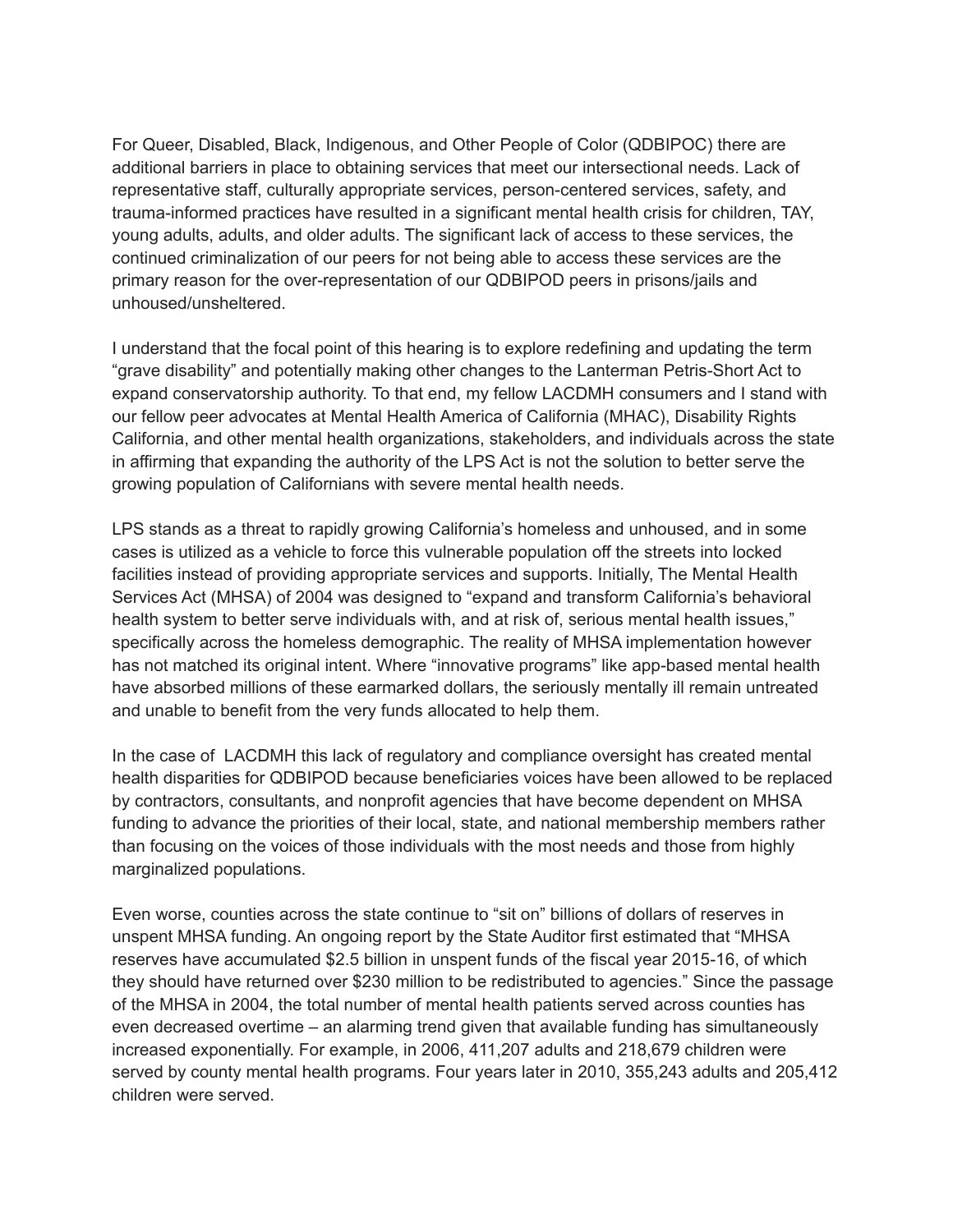Consequently, where California seeks to solve the problem of underserved individuals suffering from severe mental illness with stricter LPS laws, we should be shifting our attention to MHSA programs and services intended to serve this exact population, but fail to do so.

Rather than doubling down on MHSA programs and evaluating their overall inability to reach the severely mentally ill homeless population, mental health politics across the state have shifted towards state hospitals, involuntary treatment, and LPS reform with little evidence of efficacy and success-particularly for California's QDBIPOC residents.

In 2017-2018, the CA Department of State Hospitals reported, "In 2017-2018, we cared for almost 12,000 patients with serious mental health challenges—far more than any other state hospital system statewide." Similarly, outcomes data on Assisted Outpatient Treatment (AOT) mirrors the growing movement to place individuals with severe mental illness into involuntary treatment, without it being an appropriate level of care for them.

A DHCS report from 2018-2019 found that while 2,352 individuals were referred to AOT across the 20 implementing counties, most were found ineligible, impossible to locate, or voluntarily entered services on their own. In all, out of the 2,352 referrals, only 218 individuals entered AOT as a result of court orders and settlements.

Persons with mental health conditions deserve the same degree of personal autonomy as other citizens with disabilities when it comes to receiving services. This has not always been the case. For years, persons with mental health conditions have been combating the centuries-old stereotype that they are not competent enough to make their decisions or to be in charge of their own mental health care. Today, we know otherwise, that persons with mental health conditions are not only capable of making their own decisions regarding their care, but that mental health treatment and services can only be effective when the consumer embraces it, not when it is coercive and involuntary.

I urge you to recommend the increase of home and community-based services which are able to better meet the needs of individuals struggling with severe mental illness, and are often more trauma-informed and culturally competent.

As someone who has had to be conserved, and as someone who has advocated and helped hundreds of conserved individuals in the state of California I know first hand that LPS Conservatorship does not work. Only a very small percentage of individuals referred to involuntary treatment qualify for services, and those who do often receive inappropriate or ineffective treatment, and are not connected to resources and supports when they return to their communities.

As persons with mental health conditions (psychiatric disabilities), we are capable of making our own decisions regarding our care. Mental health treatment and services can only be effective when a client embraces it, not when it is coercive and involuntary.